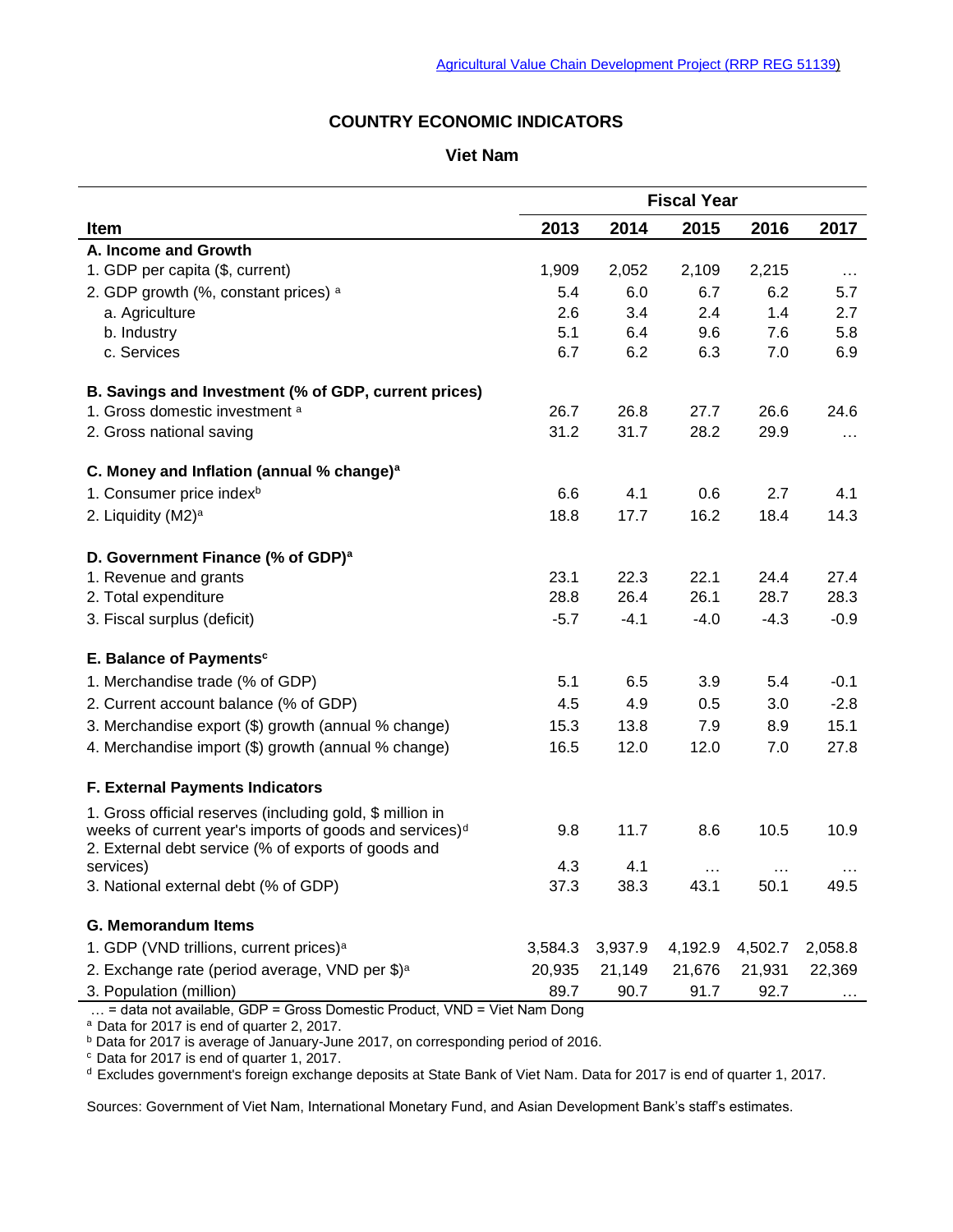|                                             | <b>Fiscal Year</b> |          |          |          |          |  |
|---------------------------------------------|--------------------|----------|----------|----------|----------|--|
| Item                                        | 2012               | 2013     | 2014     | 2015     | 2016a    |  |
| A. Income and Growth                        |                    |          |          |          |          |  |
| 1. GDP per Capita (\$, current)             | 3,688.0            | 3,620.7  | 3,491.6  | 3,336.1  | 3,570.2  |  |
| 2. GDP Growth (%, in constant               |                    |          |          |          |          |  |
| prices)                                     | 6.0                | 5.6      | 5.0      | 4.9      | 5.0      |  |
| a. Agriculture                              | 4.6                | 4.2      | 4.2      | 3.8      | 3.3      |  |
| b. Industry                                 | 5.3                | 4.3      | 4.3      | 3.0      | 3.9      |  |
| c. Services                                 | 6.8                | 6.4      | 6.0      | 5.5      | 5.6      |  |
| <b>B. Saving and Investment</b><br>(current |                    |          |          |          |          |  |
| and market prices, % of GDP)                |                    |          |          |          |          |  |
| 1. Gross Domestic Investment                | 32.7               | 32.0     | 32.5     | 32.8     | 32.6     |  |
| 2. Gross National Saving                    | 30.0               | 28.8     | 29.4     | 30.8     | 30.8     |  |
| C. Money and Inflation (annual %            |                    |          |          |          |          |  |
| change)                                     |                    |          |          |          |          |  |
| 1. Consumer Price Index (average)           | 4.0                | 6.4      | 6.4      | 6.4      | 3.5      |  |
| 2. Total Liquidity (M2)                     | 15.0               | 12.7     | 11.9     | 8.9      | 7.5      |  |
| D. Government Finance (% of GDP)            |                    |          |          |          |          |  |
| 1. Revenue and Grants                       | 16.2               | 15.1     | 14.6     | 13.1     | 12.5     |  |
| 2. Expenditure and Onlending                | 18.0               | 17.4     | 16.7     | 15.6     | 15.0     |  |
| 3. Overall Fiscal Surplus (Deficit)         | (1.8)              | (2.3)    | (2.2)    | (2.6)    | (2.5)    |  |
| <b>E. Balance of Payments</b>               |                    |          |          |          |          |  |
| 1. Merchandise Trade Balance (% of          |                    |          |          |          |          |  |
| GDP)                                        | 0.9                | 0.6      | 0.8      | 1.6      | 1.7      |  |
| 2. Current Account Balance (% of            |                    |          |          |          |          |  |
| GDP)                                        | (2.7)              | (3.2)    | (3.1)    | (2.0)    | (1.8)    |  |
| 3. Merchandise Export (\$) Growth           |                    |          |          |          |          |  |
| (annual % change)                           | (2.0)              | (2.8)    | (3.7)    | (14.9)   | (3.2)    |  |
| 4. Merchandise Import (\$) Growth           |                    |          |          |          |          |  |
| (annual % change)                           | 13.6               | (1.3)    | (4.5)    | (19.7)   | (4.6)    |  |
| F. External Payments Indicators             |                    |          |          |          |          |  |
| 1. Gross Official Reserves (in              |                    |          |          |          |          |  |
| \$ billion)                                 | 112.8              | 99.4     | 111.9    | 105.9    | 116.4    |  |
| (in months of imports of goods and          |                    |          |          |          |          |  |
| official debt repayment)                    | 6.1                | 5.5      | 6.4      | 7.4      | 8.4      |  |
| 2. External Debt Service (% of              |                    |          |          |          |          |  |
| exports of goods and services)              | 17.3               | 18.4     | 24.0     | 20.5     | 23.1     |  |
| 3. Total External Debt (% of GDP)           | 27.4               | 29.1     | 33.0     | 36.1     | 37.0     |  |
| <b>G. Memorandum Items</b>                  |                    |          |          |          |          |  |
| 1. GDP (current prices, Rp trillion)        | 8,615.7            | 9,524.7  | 10,542.7 | 11,540.8 | 12,406.8 |  |
| 2. Exchange Rate (Rp/\$, average)           | 9,386.6            | 10,461.2 | 11,865.2 | 13,389.4 | 13,307.0 |  |
| 3. Population (million)                     | 248.0              | 251.3    | 254.5    | 257.6    | 260.9    |  |

## **Indonesia**

 $-$  = not available, ( ) = negative, GDP = gross domestic product.

a Asian Development Bank staff estimates.

Sources: Bank of Indonesia, Ministry of Finance, Central Bureau of Statistics (BPS), International Monetary Fund, Asian Development Outlook (ADO), World Bank, and Asian Development Bank staff estimates. The data presented has also taken into account changes in data released by the government agencies.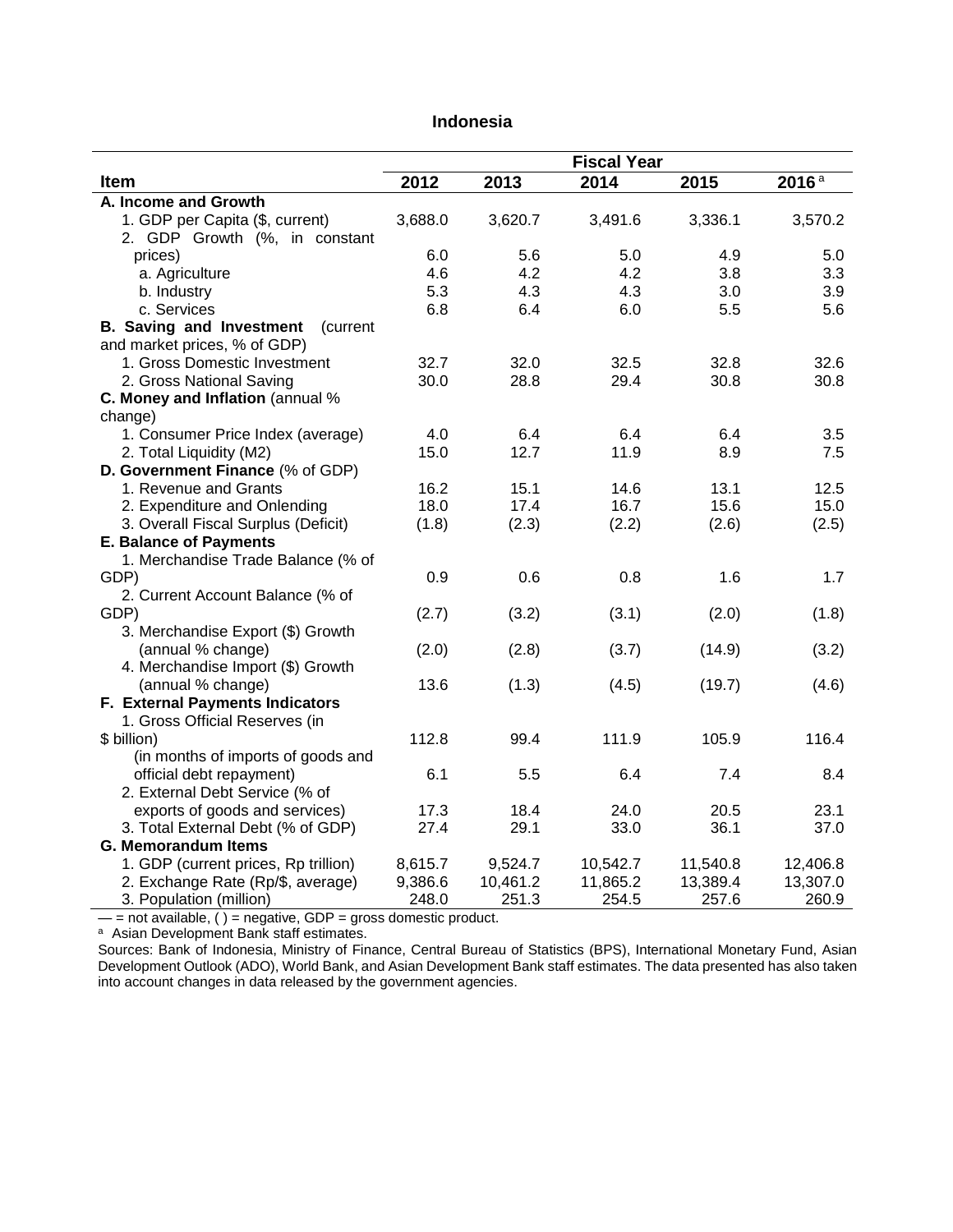|                                                                                                                                                                                                                                                            | <b>Fiscal year</b>                       |                                      |                                                           |                                                    |                                      |
|------------------------------------------------------------------------------------------------------------------------------------------------------------------------------------------------------------------------------------------------------------|------------------------------------------|--------------------------------------|-----------------------------------------------------------|----------------------------------------------------|--------------------------------------|
| <b>Item</b>                                                                                                                                                                                                                                                | 2014                                     | 2015                                 | 2016                                                      | 2017p                                              | 2018p                                |
| A. Income and Growth<br>1. GDP per capita (\$, current)<br>2. Non-oil GDP growth (% pa, constant<br>market prices)<br>Agriculture<br>a.<br>Industry<br>b.<br>Services<br>c.                                                                                | 1,238.8<br>4.2<br>(0.5)<br>(9.9)<br>10.3 | 1,346.6<br>4.0<br>0.3<br>24.4<br>3.1 | 1,374.1<br>5.4<br>$\cdot$ $\cdot$<br>$\cdots$<br>$\cdots$ | 1,420.5<br>4.0<br>$\cdots$<br>$\cdots$<br>$\cdots$ | 1,522.6<br>6.0<br>$\cdots$<br>.<br>. |
| <b>B.</b> Savings and investment (current market<br>prices, % of GDP)<br>1. Gross domestic investment<br>2. Gross national saving                                                                                                                          | 42.4<br>$\cdots$                         | 36.2<br>$\cdots$                     | 27.9<br>$\cdots$                                          | 27.5<br>$\cdots$                                   | 42.7<br>$\cdots$                     |
| C. Money and inflation (annual % change)<br>1. Consumer price index<br>2. Total liquidity (M2)                                                                                                                                                             | 0.7<br>19.9                              | 0.6<br>7.1                           | (1.4)<br>2.6                                              | 1.2<br>$\ddotsc$                                   | 3.0<br>$\cdots$                      |
| D. Government finance (% of GDP)<br>1. Revenue and grants<br>2. Expenditure and onlending<br>3. Overall fiscal surplus(deficit)                                                                                                                            | 189.3<br>112.1<br>77.2                   | 83.9<br>96.6<br>(12.8)               | 77.3<br>109.3<br>(31.9)                                   | 115.9<br>81.6<br>34.3                              | 68.9<br>79.7<br>(10.8)               |
| E. Balance of payments<br>1. Merchandise trade balance (% of GDP)<br>2. Current account balance (% of GDP)<br>3. Merchandise export (\$) growth (annual %<br>change)<br>4. Merchandise import (\$) growth (annual %<br>change)                             | (52.1)<br>73.3<br>(12.4)<br>10.9         | (39.5)<br>14.9<br>16.6<br>(15.4)     | (32.3)<br>(45.3)<br>11.1<br>(14.4)                        | (29.9)<br>(5.9)<br>19.7<br>(1.5)                   | (37.8)<br>(36.4)<br>8.3<br>36.7      |
| <b>F.</b> External indicators<br>1. Gross official reserves (including gold, \$<br>million in months of current year's imports<br>of goods)<br>2. External debt service (% of exports of<br>goods & services)<br>3. Total external debt (% of non-oil GDP) | $\cdots$<br>0.0<br>1.5                   | 0.0<br>2.9                           | 0.0<br>9.2                                                | 0.0<br>14.5                                        | 0.9<br>29.5                          |
| G. Memorandum items<br>4. GDP (current prices, \$, million)<br>5. Exchange rate (\$/\$, average)<br>6. Population (million)                                                                                                                                | 1,450.6<br>1.0<br>1.2                    | 1,606.5<br>1.0<br>1.2                | 1,669.5<br>1.0<br>1.2                                     | 1,757.2<br>1.0<br>1.2                              | 1,918.5<br>1.0<br>1.3                |

#### **Timor-Leste**

*Note: All references to GDP correspond to gross domestic product excluding the petroleum sector.*

... = no available data;  $%$  =percent;  $$$  = United States dollar; GDP = gross domestic product; M2 = money supply; p = projection

Sources: Asian Development Outlook database; Central Bank of Timor-Leste; International Monetary Fund Article IV Consultation Staff Reports (various years); and Statistics Timor-Leste.